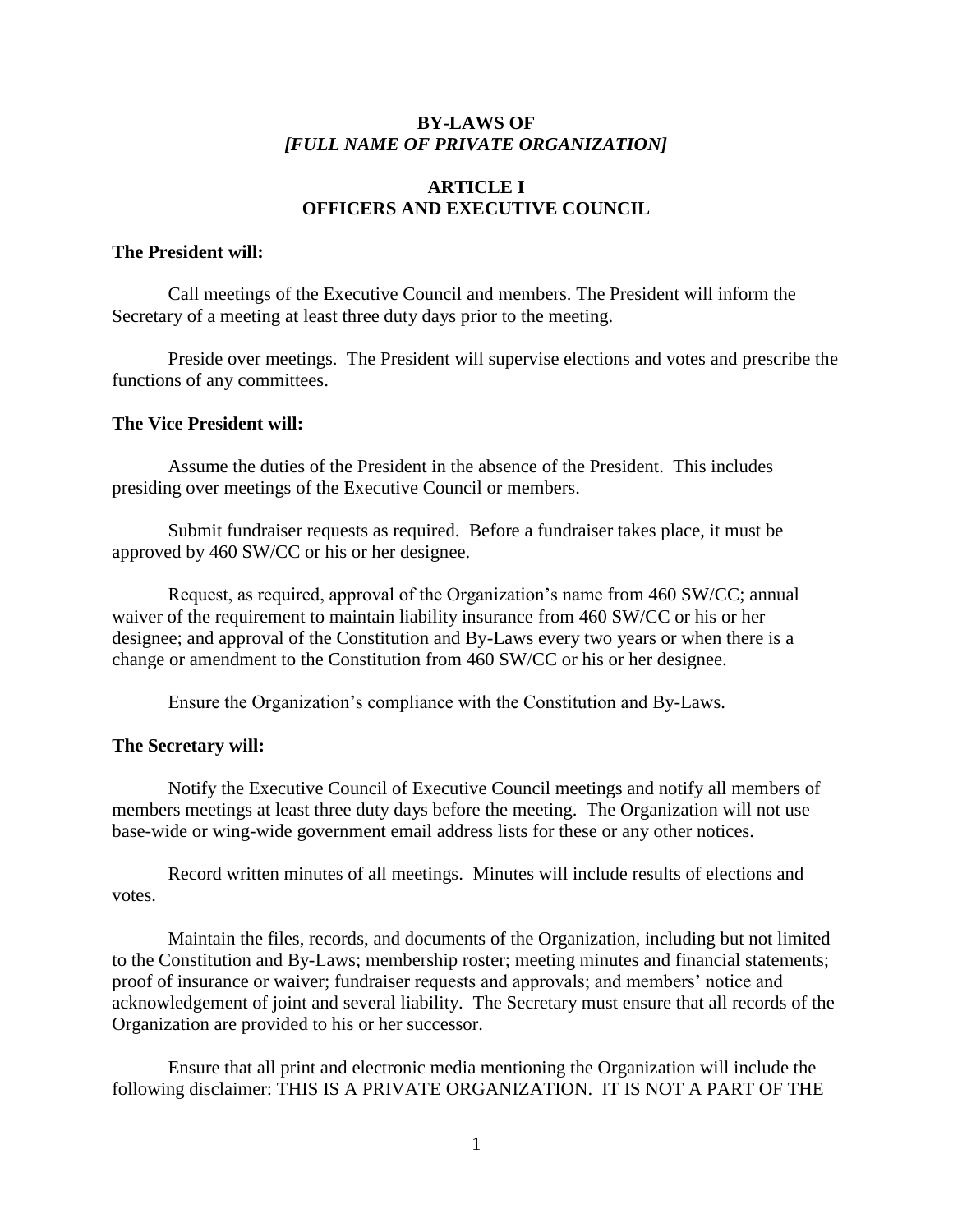## DEPARTMENT OF DEFENSE OR ANY OF ITS COMPONENTS. IT HAS NO GOVERNMENTAL STATUS.

Secure and disburse funds in the absence of the Treasurer if the Secretary has completed the steps necessary to disburse such funds, such as being an authorized and named user of the Organization's bank account, if any.

#### **The Treasurer will:**

Secure and disburse funds; receive deposits; maintain financial and tax records; account for all funds, assets, and obligations; and satisfy the Organization's liabilities with the Organization's funds. If the Organization uses a bank account, the Treasurer will likely be required to provide his or her personal information, such as Social Security Number, in order to act as an account holder. The Treasurer must ensure that, at the end of his or her term as Treasurer, his or her personal information is removed from the Organization's account and replaced with the personal information of the successor Treasurer. The Treasurer must ensure that all financial records of the Organization are provided to his or her successor.

Provide sound financial and operational management, in part by rendering a full and complete financial statement at each members meeting; maintaining a balance sheet that accounts for all assets and liabilities; and providing a summary of the budget at appropriate Executive Council and members meetings. The budget must include projected income and expenses and purchases. The financial statement must include income received and expenses paid for the current fiscal year. The financial statement must also include an accounting of the assets, liabilities, and net worth for the current fiscal year.

Be responsible for the Organization's compliance with all applicable federal, state, and local laws, including any requirements to file and pay taxes or request tax-exempt status. If the Organization chooses to pursue tax-exempt status, the Organization is responsible for all associated duties and responsibilities, legal requirements, and fees.

Oversee the annual audit of the Organization's finances, including if the audit must be conducted by an accountant or Certified Public Accountant. Prepare and send an annual financial statement to 460 FSS no later than 20 days after the end of the fiscal year. The Organization's fiscal year will begin on 1 October of each year and end on 30 September of the following year.

Record meeting minutes in the absence of the Secretary.

#### **The Executive Council will:**

Authorize any disbursement of funds up to one hundred dollars (\$100). Any disbursement in excess of \$100 must be approved by a vote of the membership.

Ensure the Organization achieves its constitutional purpose; oversee the Organization's activities; implement internal management and control procedures; and take action to resolve the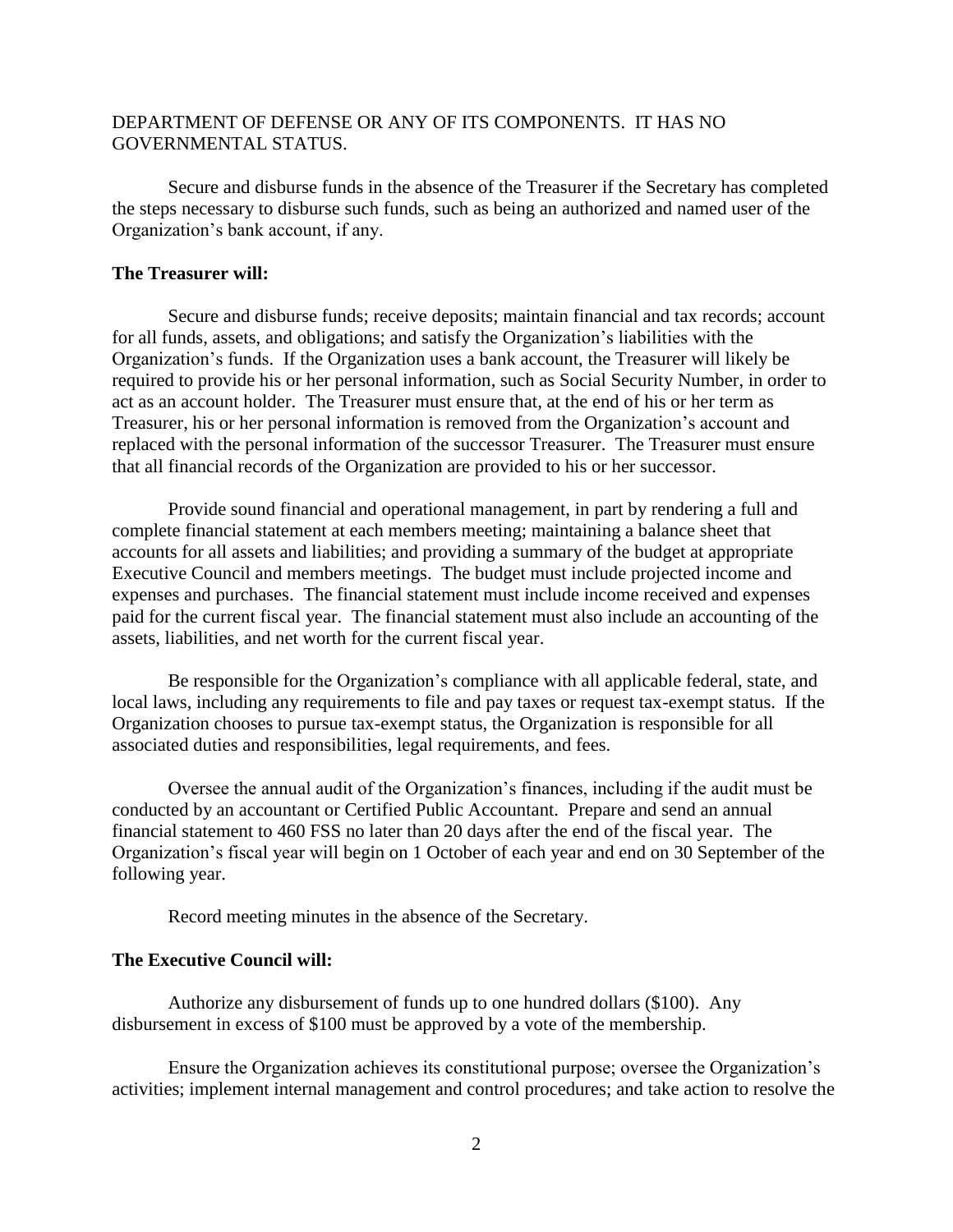Organization's matters.

## **ARTICLE II ELECTIONS AND VOTING**

An annual election of the Organization's officers will take place in the first quarter of each calendar year at a members meeting. At least one-half of the membership must vote for the election results to be valid. A simple majority is sufficient to elect each officer. The current President will vote only in the event of a tie. The same terms will apply to any election to fill a vacated officer position, which election will occur at a members meeting. *[POs may add the following: Members must be in good standing to participate in PO governance.] (POs may determine criteria for "good standing").*

For all elections and voting by the membership, at least one-half of the membership must vote for the results to be valid. A simple majority vote is sufficient except to terminate an individual membership or as otherwise specified in the Constitution or By-Laws.

All votes at members meetings will be conducted by secret ballot. Members are not permitted to vote by proxy. Proxy voting is permitted at meetings of the Executive Council.

The Executive Council will decide whether to conduct a re-count or re-vote at the request of any member.

## **ARTICLE III COMMITTEES**

The Executive Council may, at the request of any officer or member, form a committee to address a specific need of the Organization. A committee will be disbanded when the need no longer exists or on the determination of the Executive Council.

Every committee will include at least one officer. Committee members must be members in good standing of the Organization and will serve in a volunteer capacity. No committee member will receive compensation for his or her efforts, monetary or otherwise.

Each committee will keep the Executive Council informed of its actions and activities. For every committee meeting, meeting minutes will be provided to the Executive Council. The Executive Council will determine if a committee proposal requires a vote of the Executive Council or a vote of the membership.

# **ARTICLE IV ACTIVITIES**

*[If the Organization conducts a regular activity or activities, they may be described here. For example, if the Organization supports an annual awards ceremony, the support should be described. If the Organization awards an academic scholarship, the award and selection criteria should be described. If the Organization celebrates special occasions of its members,*